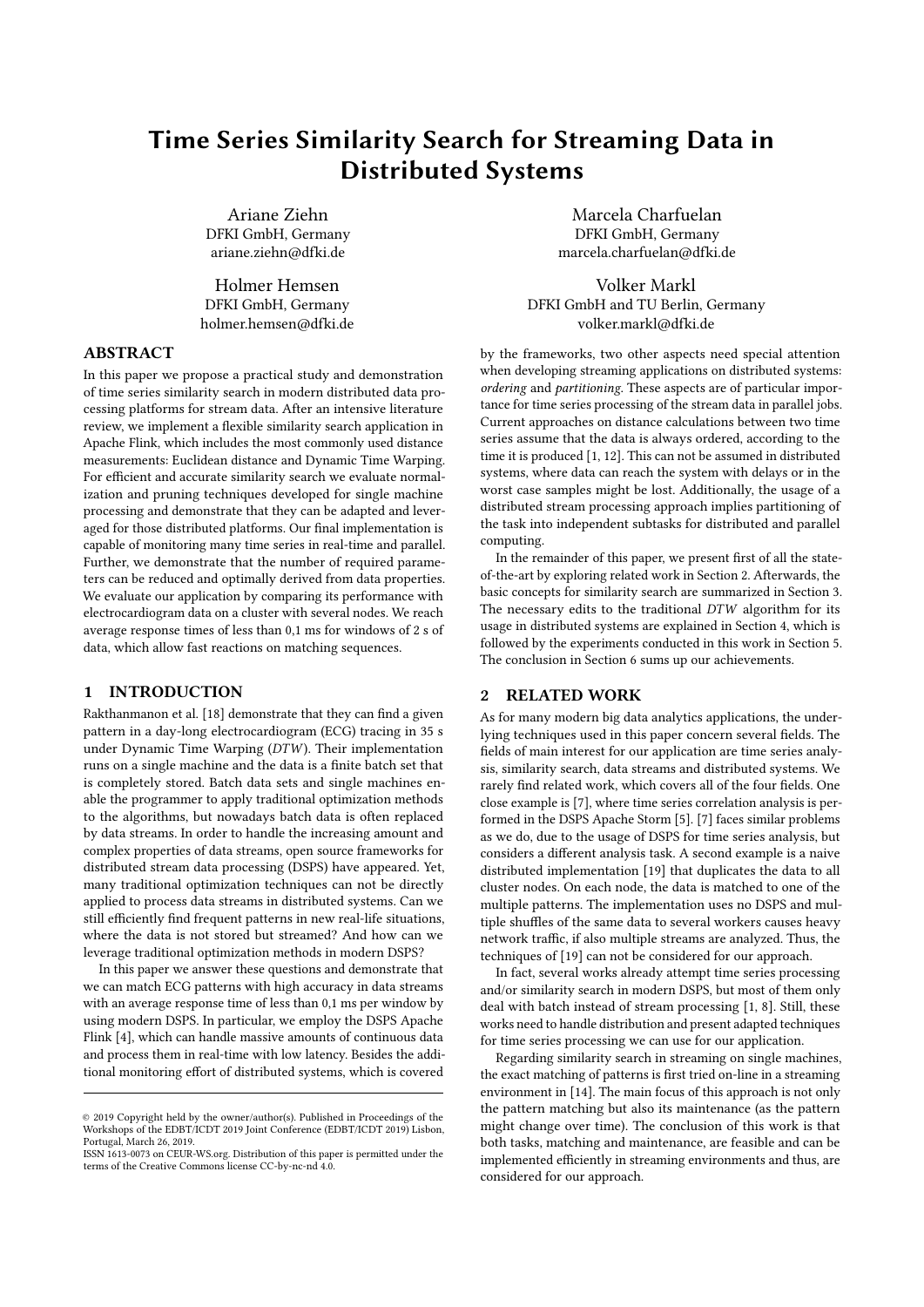

Figure 1: Search for  $Q$  (red) in an ECG time series (blue)

Another common practice is the development and optimization of batch processing algorithms for single machines [12, 15, 16]. But, single machines have limited scalability in terms of memory and execution power, which make them cumbersome for reallife, large scale streaming applications. Thus, these approaches either not require low latency responses [18] or make use of specialized hardware and/or hardware optimization to guarantee high performance [10, 11, 13, 20]. Example optimization that can be applied to DTW are independent matrix cell [20] or combined normalization and distance calculations [18]. Many proposed optimization made for single machines can not be efficiently implemented or lead to processing delays in distributed systems e.g. due to missing shared memory. Therefore, only a few selected techniques can be considered for our application.

A detailed overview of single machine approaches and implementations for similarity search in time series analysis is presented in [16]. This work offers a deeper inside of common search and matching methods combined with different optimization proposed until 2011.

Similarities are matched and weighted by the usage of distance measurements, which rank, how similar the compared sequences are. Besides the classic Euclidean distance, DTW is an often recommended measurement for similarity search [3, 15, 16, 18]. Already in 1994, [2] illustrated the usage of DTW for time series, which was previously used for speech recognition. Berndt and Clifford [2] explain the algorithm and suggests further optimization techniques. The most powerful pruning approach for DTW is implemented in [18], where Rakthanmanon et al. make intensive usage of a hierarchical lower bound pruning approach with increasing computational expenses to prevent unnecessary expensive full DTW calculations. This pruning approach is mainly considered for our implementation.

#### 3 SIMILARITY SEARCH

Similarity search is a basic subtask for time series analytics such as classification and clustering. Let us consider the ECG time series example [17] in Figure 1. In this figure, the red pattern (Q) is matched twice with sequences of the blue time series. To search for patterns in long time series, it is usual to compare it against subsequences of the series with similar length. From now on we will refer to these subsequences as S. Similarity search can refer either to the comparison of sequences in their shape or values, where in time series processing, shape comparison is commonly focused [1]. Due to the fact that the pattern is not necessarily taken from the series, the scales of both might be different (see value range in Figure 1). The scale difference needs to be handled by normalization of each individual sequence, before attempting any meaningful shape comparison.

Distances play an important role in similarity search. A classic



Figure 2: Distance matrix of DTW

one-to-one point distance is the Euclidean distance. In comparison to the one-to-many point distance DTW, the Euclidean distance is inflexible in handling shifts in time or amplitude. The different behavior is visualized in Figure 2, where dark squares indicate the point-to-point comparison of the Euclidean distance and circles symbolize the DTW warping path. Further, a distance value is denoted as  $D(Q, S)$  for the cumulative distance between the pattern  $Q$  and sequence  $S$ . For the cumulative distance over all ancestors until the two points  $q_i$  and  $s_j$ , where i and j indicate the index of each point in Q and S, the notation  $\hat{d}(q_i, s_j)$  is used.<br>The appeartor dependencies and the distance path through the The ancestor dependencies and the distance path through the matrix can also be seen in Figure 2. The final outputs are the remaining *minimal*  $DTW(Q, S)$ . Keeping in mind that the Euclidean distance  $(ED)$  is nothing else than a special case of  $DTW$ with  $|Q| = |S|$ , both distances can be related with the triangle inequality, which states that their final result has the following property, proven in [15]:

#### $DTW(S, O) \leq ED(S, O)$

The DTW distance matrix (Figure 2) is derived incrementally row-by-row because of the dependencies within the cells. Its calculation is the most expensive task of DTW [20], which is why heavy pruning and path restriction strategies are applied to reduce computation. In order to reduce the size of our DTW distance matrix, we use the Sakoe-Chiba Band [2, 18]. This warping band restricts the warping path so that only cells, which are a certain number of cells away from the diagonals, are considered. Similar to the experiments made in [3], the size of our band is set, by default, to 10% of the query length  $|Q|$  and is further denoted as  $w_{war}$ .

Discovery Methods: Similarity search considers two discovery methods. The first one is Best Match Discovery. This method searches for the most similar sequence compared to the given pattern, the so-called best match [20]. For monitoring tasks in stream processing, Best Match Discovery is insufficient as once a global minima is derived, all other sequences are pruned. The second discovery method is Motif Discovery. Motif Discovery is the mining of a repeated pattern in time series. According to [6, 15, 18] searching for repetitions of patterns in time series streams is more meaningful than Best Match Discovery, as streams are infinite and many similar patterns are expected to occur. In contrast to Best Match Discovery, Motif Discovery does not only deliver the best match, but also several similar sequences. Thus, it gives a deeper inside of the data [12], meaning that the stream is continuously searched and monitored.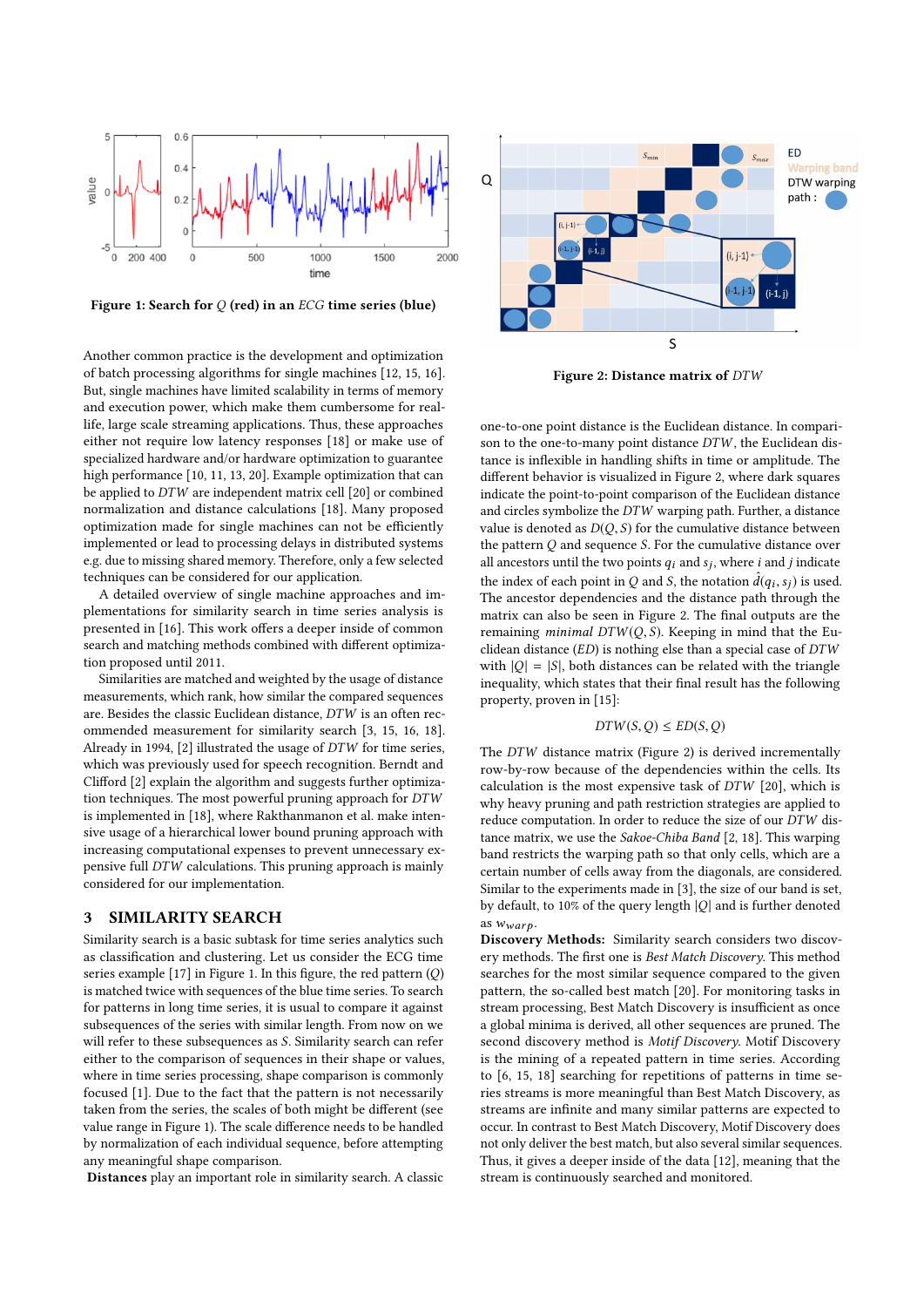Windows and Streams: When performing time series similarity search on infinite streams, it is common to consider sliding windows to analyze the data. Each window contains a sequence of the data. By sliding over the series, overlaps of the data are considered to prevent that a pattern is cut. Modern DSPS handle streams in the exact same way. Thus, the parameters for partitioning the data into sequences, can be related. First of all, from similarity search we know, that the pattern and the sequences should be of similar length. As DTW allows stretching and compression of the sequence [2], a minimal  $(|S_{min}|)$  and maximal sequence length  $(|S_{max}|)$  can be defined, considering that:

$$
|S_{min}| \le |Q| \le |S_{max}|
$$

Thus, in order to calculate the entire DTW distance matrix in one window, the sliding window size should be equal to  $|S_{max}|$ . In the window, we can create several subsequences  $(S_i)$  which<br>fulfill the following equation: fulfill the following equation:

$$
|S_{max} - S_i| \ge |S_{min}|
$$

Therefore,  $|S_{min}|$  is the perfect overlap size, which still ensures an high accurate result. To slide over the time series, it needs to be divided in consecutive sequences. DSPS allow the user to collect data of the a certain time range in one window. Nevertheless, the window content is not guarantied to be in order. Thus, in cases where order is required, sorting by time needs to be applied to ensure a meaningful comparison.

#### 4 DISTRIBUTED DYNAMIC TIME WARPING

Usually, pattern mining is a data discovery task, made at a stage, where users have little knowledge about the data. Therefore, our implementation allows the user to start the search without setting DSPS or similarity search parameters. The initial pruning parameters are derived when the processing starts and are continuously updated whenever a new sequence, more similar to the pattern, is detected. If further knowledge about the data exist, parameters can also be set to narrow the search space. One feature of DSPS is keying, which automatically groups the data by assigned labels, e.g. each monitored patient gets his own key. Another powerful feature for similarity search is the global state, which can be accessed to get and update non-static parameters such as maximal distance. Indeed, this global state allows faster pruning on all workers by communicating the best-so-far distance result and thus, avoiding unnecessary calculations of unpromising subsequences. A further advantage of this state is, that it is key-based and thus able to develop different thresholds for multiple time series [4], e.g. a specific threshold for each monitored patient.

#### 4.1 Normalization

As mentioned before, patterns and sequences might appear in different scales (see Figure 1). Therefore, normalization is required. In streaming we can apply normalization per sliding window. The most accurate solution would be if the slide size is equal to one and the window size equal to the pattern size. Such an accurate normalization is optimized in single machines by leveraging previous calculations. As workers in distributed systems do not have easy access to previous results, our strategy is to extend the window to  $S_{max}$  and trigger a new one after an optimal slide size. This strategy reduces not only the number of windows but also allows the implementation of several pruning techniques (see Figure 3). Besides the overall computation reduction this might affect accuracy. The reason for the accuracy loss is that, due to the window extension, additional data points are considered. If



Figure 3: Overview of DTW Parameters

those data points are outliers, they influence the transformation of all window observations.

#### 4.2 Window Parameters

So far, we have derived a relationship between window and similarity search parameters, the query length  $|Q|$  and the warping band restriction  $w_{warp}$ , but no optimal or recommended size for  $S_{max}$  and  $S_{min}$  have been defined.

We extend the window size from  $|Q|$  to  $|S_{max}|$  to allow the stretching of our sequence. Still, there are two main reason why the window size should be kept small: Its negative impact on the normalization accuracy (Section 4.1) and that in fact DTW is a cumulative distance. This leads to the assumption, that too long sequences can hardly give better results than shorter ones.  $DTW$ is able to overcome large differences by leaving the diagonal path by maximal  $w_{warp}$  cells. Still, longer sequences with lower accumulated distances will not be a common case [16]. Restricting  $|S_{max}|$  is a performance optimization as for each additional point a further row is added to the DTW matrix. For all those reasons,  $S_{max}$  is set by default to the following length and due to the warping band relation we can define  $S_{min}$  in a similar way :

$$
S_{max} = |Q| + w_{warp} \quad \text{and} \quad S_{min} = |Q| - w_{warp}
$$

On the basis of  $|Q|$  and  $w_{warp}$  , all parameters of our implementation can be derived automatically for DTW and its processing in a distributed system. They can also be set manually to adjust the search according to special requirements. The derived window parameters are in accordance with the suggestions made in [16]:

$$
|S_{max}| \le 2 * |Q| \quad \text{and} \quad S_{min} \ge \frac{|Q|}{2}
$$

One of the advantages of distributed systems is, that the sliding windows can be distributed among several workers and therefore takes advantage of parallelization. Once a worker has received its window to be processed, we can apply traditional optimization techniques as it is done in single machine processing.

#### 4.3 Pruning

Fast pruning techniques for DTW have been considered to reduce execution time. As no comparable distributed stream processing implementation exists, we studied and modified single machine techniques [18] for the usage in distributed systems. Not all of them can be meaningfully applied to our implementation, for example running sums or previous result heuristics with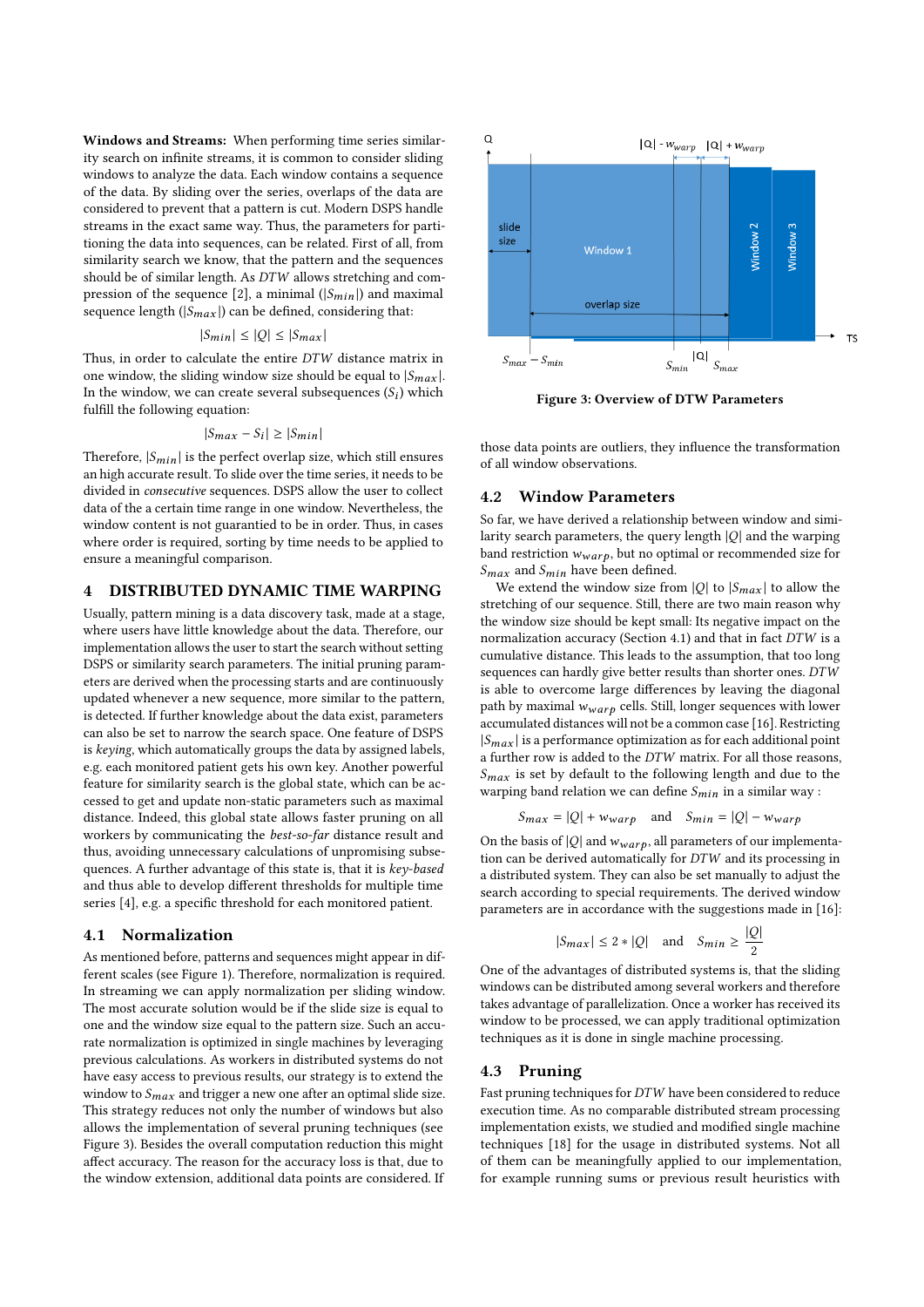dependencies between two consecutive subsequences [18] can not be guaranteed in distributed systems. These techniques are simply too expensive to be applied on independent subtasks and workers with only few observations instead of the whole time series. Since pruning often comes at the cost of accuracy, only the following techniques, with good approximate results [6, 18] and applicable to single sequences have been implemented:

- (1) Warping band size and global maximal distance: We use the Sakoe-Chiba Band [18] for reduction of the DTW distance matrix search space and further prune all paths as soon as their latest cell reaches the maximal distance. The entire distance matrix is pruned, whenever for a certain  $q_i$ , no  $s_j$  can be found, which means for all pos-<br>sikke as the found between the meaning leightness. Described sible paths  $\hat{d}(q_i, s_j)$  is above the maximal distance. Due<br>to the usage of a global key-based state for the maximal to the usage of a global key-based state for the maximal distance, each time series has its own distance threshold.
- (2) Lower Bounds (LB): Early pruning of DTW matrix calculations is possible with low cost calculations of LB. LB\_Kim, LB\_KimFL and LB\_Keogh variations [18], which consider specific indexes and conditions for  $(q_i, s_j)$  combi-<br>nations, are implemented in our approach. Further, we can nations, are implemented in our approach. Further, we can prune an entire window using the triangle inequality of DTW and Euclidean distance by calculating the Euclidean distance for the first and the last subsequence of the window. If both are above the best-so-far Euclidean distance (kept in our global state), the window is pruned. It is worth to note, that this is not an exact search.
- (3) Square root operations on distance calculations are omitted as the extra computational effort makes no difference to the distance ranking [18].

## 5 EXPERIMENTS

We have designed three experiments using the  $ECG_{onedau}$  [17] dataset and the query pattern (Q) of the experiments from Rakthanmanon et al. [18]. The first experiment is a baseline test that allows us to compare our results against the ones reported in [18]. In the second experiment we simulate a real-life scenario e.g. a hospital where patients stay for a couple of days and their ECG signals are continuously monitored. Finally, in the third experiment the average response time is measured under various loading conditions in order to determine how long it takes the system to match the pattern in a continuous time series stream in average.

#### 5.1 Data and Processing Machines

The  $ECG_{oneday}$  dataset contains 20.140.000 data points and represents one day, in particular 22 hours and 23 minutes, of ECG data for a single patient. Thus, we receive 250 data points per second. Using the default settings of our implementation and the length of the given pattern, one Flink window contains 463 data points or 1.9 s of data. As sliding windows are used in our application, another window is triggered by default every 336 ms.

In order to facilitate result comparisons and analyze the processing overhead of parallelization in a distributed system we run our experiments on the following machines:

- Laptop, an 8-core Intel with 2.90 Ghz, 31,1 GB RAM, running Ubuntu 18.04
- Another single machine, further called Server, with 48 CPUs, 2.90 Ghz, 126 GB of RAM, running Ubuntu 16.04
- Finally, we use a Cluster with 6 nodes, each with 48 CPUs, 2.90 Ghz and 48 GB of RAM, running Linux 4.18



Figure 4: Baseline Test: Accuracy Comparison

Table 1: Baseline Test: Execution Time Comparison for various Machines with parallelization 8

| Data               | Baseline [18]   | Laptop          | Server  | Cluster |
|--------------------|-----------------|-----------------|---------|---------|
| 1 patient, 1 day   | 35 <sub>s</sub> | 37 <sub>s</sub> | 145s    | 118s    |
| Best Match Dis-    |                 |                 |         |         |
| covery             |                 |                 |         |         |
| 1 patient, 10 days |                 | 330 s           | 1.312 s | 977 s   |
| Best Match Dis-    |                 |                 |         |         |
| covery             |                 |                 |         |         |
| 1 patient, 10 days |                 | 967 s           | 4.066 s | 2.176 s |
| Motif Discovery    |                 |                 |         |         |

In our implementation in Apache Flink (version 1.4.2), we handle several patients' data in parallel by utilizing multiple input sources. Additionally, each operator in Flink, like our window function, can split its operations into several subtasks, which can be executed distributed and in parallel. The number of subtasks is defined by the degree of parallelism. These subtasks are chained together into so-called tasks. All operators working on the same degree of parallelism can be chained to one task.

In order to execute our experiments we have to define another important parameter on the machines: Taskslots. This parameter defines the number of tasks a single worker can accept, which is recommended to be set equal to the number of available CPUs per machine [4]. Thus, Laptop is set to 8, while the other two machines are set to 48. Important to notice is that the number of Taskslots influences the parallelization degree. If more tasks than available task slots are created, these tasks need to wait, which cause delays or timeout errors. For all tests, five repetitions of each experiment are performed and the average processing times are reported.

#### 5.2 Baseline Test

Our initial test is a comparison between the implementation of Rakthanmanon et al. [18] and ours. Thus, we run our application on the three machines for the  $ECG_{oneday}$  dataset. For this test, the search mode of our application was set to Best Match Discovery, which is also used in the experiments of Rakthanmanon et al. We expected a computational overhead for all machines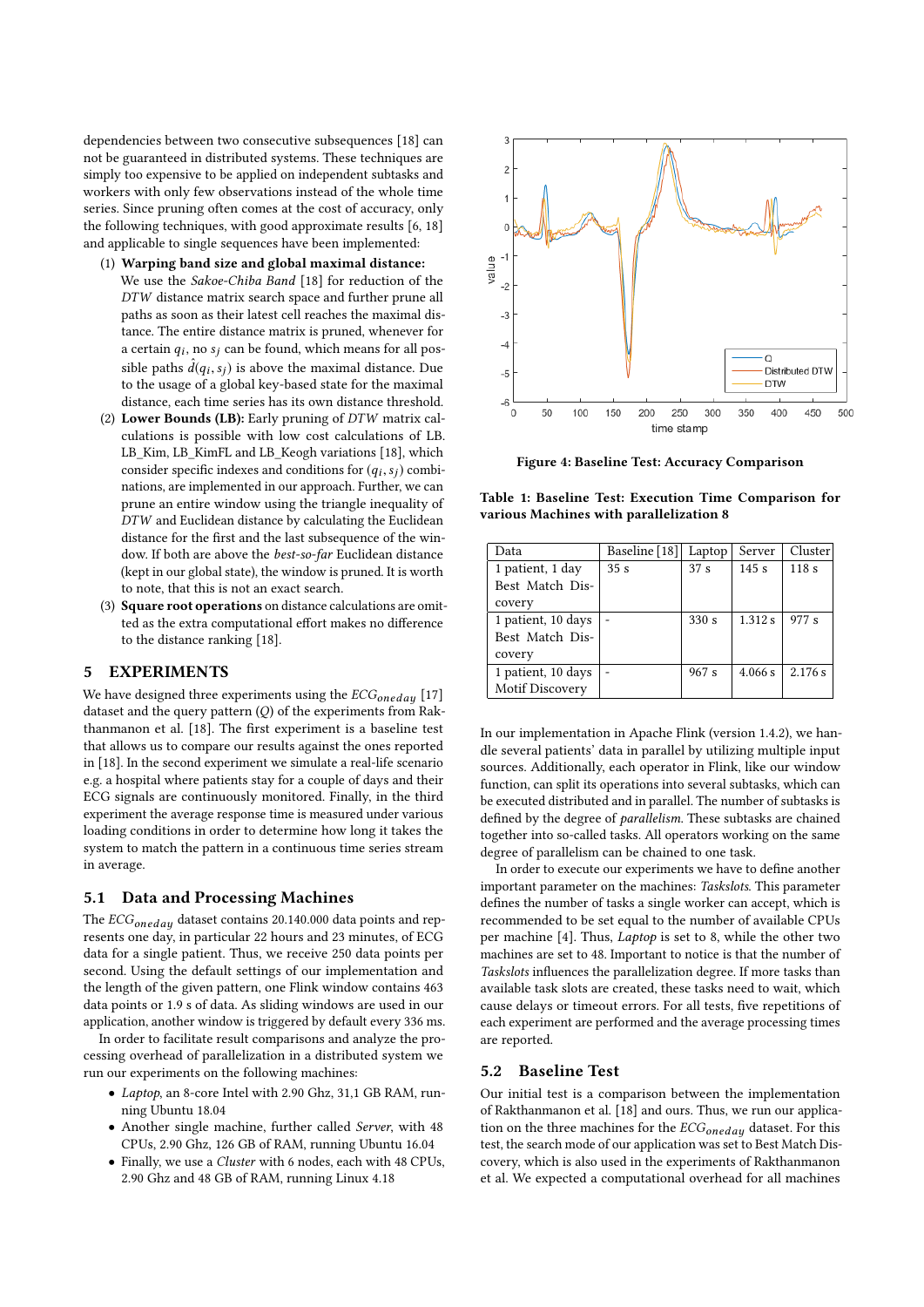

Figure 5: Stream Simulation Test: Total Execution Time for ten Days, several Patients (Sources) and various levels of parallelism executed on Laptop, Server and the Cluster

due to the usage of Apache Flink. Both, Cluster and Server need to deal with CPU distribution and the Cluster further with data shuffles and communication effort to overcome the shared memory disadvantage. These costs only become negligible in case of large data sets or streams, which in fact  $ECG_{oneday}$  is not.

We set all machines to a maximal parallelization degree of 8 for a better comparison with the Laptop achievements. The results presented in Table 1 prove that our implementation is very close to Rakthanmanon et al. [18] achievements, with only 2 s difference on Laptop. Here, the application profits from caching due to shared memory and little monitoring costs of the cores.

On the other hand, shared memory and/or monitoring tasks cause a massive overhead in both, the Cluster and the Server, as the processing time for these machines are much higher. As mentioned before, these results are not surprising as stream processing as well as distributed systems are intended to process large amounts of data. Thus, we re-run this experiment with an increased number of days to 10. Laptop still can handle this amount of data and beats the other two machines in both modes, Best Match and Motif Discovery. Here, we can already notice that the difference between both modes is an execution time increase of up to three times in all machines.

This experiment was also used to double check accuracy, in the sense of verifying whether we obtain the same best match results as Rakthanmanon et al. [18]. In our implementation, due to the distributed normalization used, we obtained two best matches, one of them corresponding to the one found by Rakthanmanon et al. We show the best matches obtained with our distributed DTW in comparison to the one of DTW [18] in Figure 4.

#### 5.3 Stream Simulation Test

In this experiment we stress the processing machines even more by not only adding more days of data but increasing the number of patients up to 64. The data is processed in parallel and the search mode is set to Motif Discovery, which is a more realistic scenario than Best Match Discovery. This search mode has much higher computational demand, as seen in the first experiment, since more calculations need to be executed and the output rate increases due to a positive tolerance interval of the maximal distance bound. Stream processing is intended to run over a long period of time, thus we fix the number of days to 10 per patient, based on the idea of simulating a real-life scenario e.g. of a hospital, where patients stay for a couple of days. We run this test with an increasing number of patients (sources in the Flink environment) starting with 8 and up to 64 patients. Also, several

parallelization levels, from 8 to 84 are applied. The execution time comparison of various settings is visualized in Figure 5.

A first observation in Figure 5 is that the Laptop can only handle parallelization 8 and although, it is faster with 8 sources as soon as we increase the parallelization level, Laptop is not even able to start the process. Remember that every machine has a limitation on the number of Taskslots, for Laptop it is 8.

We can also observe that the best results are obtained with the Cluster for parallelization 8, irrespective of the number of sources. This result can be explained again by the available number of task slots in the Cluster. Moreover, the first experiment with 8 sources on parallelism 8 creates only 64 subtasks excluding the 8 source tasks in the beginning. The Cluster can execute all of them in parallel due to its workers capacity (48 Taskslots ∗ 6 nodes), while Server as well as Laptop need to queue tasks, what increases their response time.

But, how far can we increase the parallelism on the Cluster? We observed, that whenever the following inequality is true, we do not profit any more from the distributed environment.

Sources ∗ Degree of Parallelism ≥ 2 ∗ Available task slots

#### 5.4 Average Response Time Test

The final experiment has been conducted to examine, how long the system takes to decide, if a window is similar to the given pattern, or not. For real-life applications the response time is a critical issue, since the faster the matching is done the faster a human can react, e.g. attend a patient in a hospital. In a real-time scenario a worker processing a window needs to wait until its end time is reached, before it is triggered. In other words, as long as it has not seen all the required data, no decision can be made. Thus, this time is not considered as technical caused delay. Inspired by the benchmark experiments performed in [9], we define the average response time by calculating the difference of the system time between the arrival of the final data point of the window and the output of the window result. Figure 6(a) presents the results of our application, aggregated over 10.000 consecutive windows for 10 days data of a single patient. The plot shows, that initializing the application is an expensive process. Here, several pruning parameters are established and permanently updated with improved threshold values between the workers. After the first 10.000 windows, the average response time drops from up to 0,34 ms to less than 0,05 ms in average per window as the application is now able to quickly prune unpromising sequences.

This response time is stable for the next 100.000 windows, which corresponds in real-time to the first 16 hours of the first day. Afterwards, it drops again to responses truly close to 0 and thus to real-time response. Further, we can observe some non-regular peaks in Figure 6(a). They indicate delays, which are caused by the network, e.g. due to the data throughput, communication, result writing, etc. Still, the time variants of the peaks are tiny and appear rarely, thus, they can be ignored for the overall result.

The average response time increases if multi-sources are processed. Figure 6(b) is the resulting plot of the average response time test runs with 8 patients and 10 days of data on Server and Cluster. In the first 100.000 windows the response time is up to 120 ms with an average of 65 ms for the Server and up to 70 ms for the Cluster with an average of 36 ms. Only after learning the pruning parameters both machines prove fast responses of 0,022 ms for the Cluster and 0,039 ms for the Server.